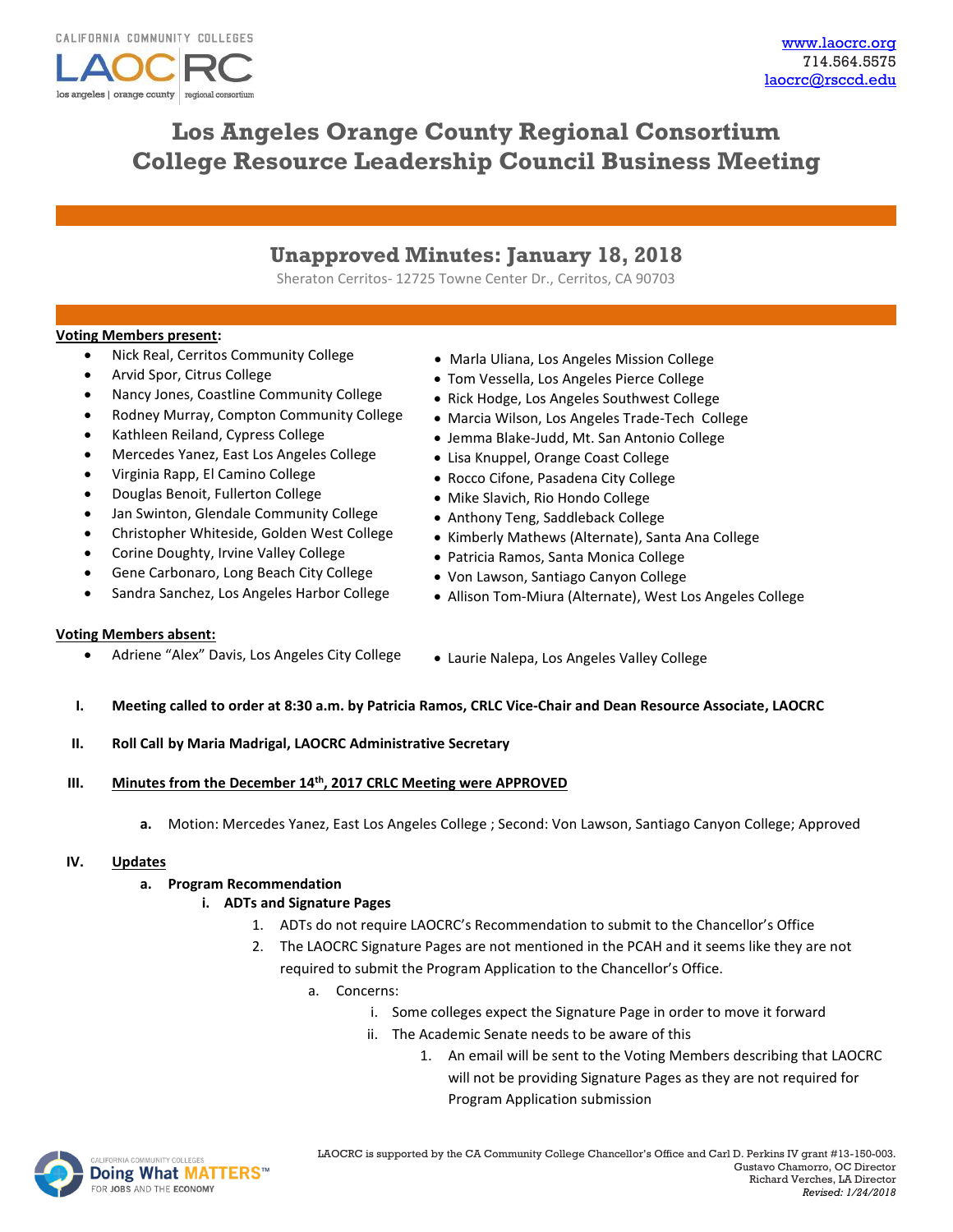

## **b. CRLC Meeting Calendar**

- **i.** Background: It was determined last year that on March 2018 there would be no LAOCRC meeting perhaps only a CRLC Conference Call Meeting for Program Recommendation, however, since CCCAOE will be on March 7-9, LAOCRC will indeed have an in-person meeting.
	- 1. Would you consider to go "dark" instead another month?
		- a. Would the consortia consider not holding an LAOCRC meeting on June 2018 and have a conference call for the CRLC Business Meeting (Program Recommendation)?
	- 2. The CRLC members recommended to keep this item tentative

# **c. Concerns:**

- **i.** Some CRLC members feel that time is wasted on Conference Call and would rather meet in person
- **ii.** LAOCRC Meeting Presentations:
	- 1. CRLC members would like to see more Industry and business people join the LAOCRC Collaborative meetings.
	- 2. They would like to hear more of the best practices for SWP projects
	- 3. Would like to see more presentations geared towards faculty and staff (i.e. network with industry)

## **V. Informational Items**

- **i. Preapproved programs**
	- 1. N/A
- **ii. Notices of Intent**
	- 1. Dance Foundations, *Cerritos College*
	- 2. Energy Efficiency / Energy Management and System Controls, *El Camino College*
	- 3. Cyber Security, *Fullerton College*
	- 4. Machine Tool Technology, *Fullerton College*
	- 5. Welding, *Fullerton College*
	- 6. Medical Assisting, *Glendale Community College*
	- 7. Sign Language, *Long Beach City College*
	- 8. Multimedia, *Los Angeles Pierce College*
	- 9. Welding Technology, *Los Angeles Pierce College*
	- 10. Select 3D Modeling & Animation C–Video Game & Interactive Media Art Emphasis, *Santa Ana College*
	- 11. Computer Engineer, *West Los Angeles College*

#### **VI. Action Items**

- **a. Consent Online Program Recommendation ; Motion:** Rocky Cifone, Pasadena City College **; Second:** Rodney Murray, Compton Community College**; APPROVED: YES**
	- 1. Digital Media- Animation & motion Arts, *Pasadena City College*
		- 2. Digital Media- Interactive Art & Design, *Pasadena City College*
		- 3. Digital Media- Web Design & Development, *Pasadena City College*
		- 4. Homeland Security*, Rio Hondo College*
		- 5. Orthopedic Technician, *Rio Hondo College*

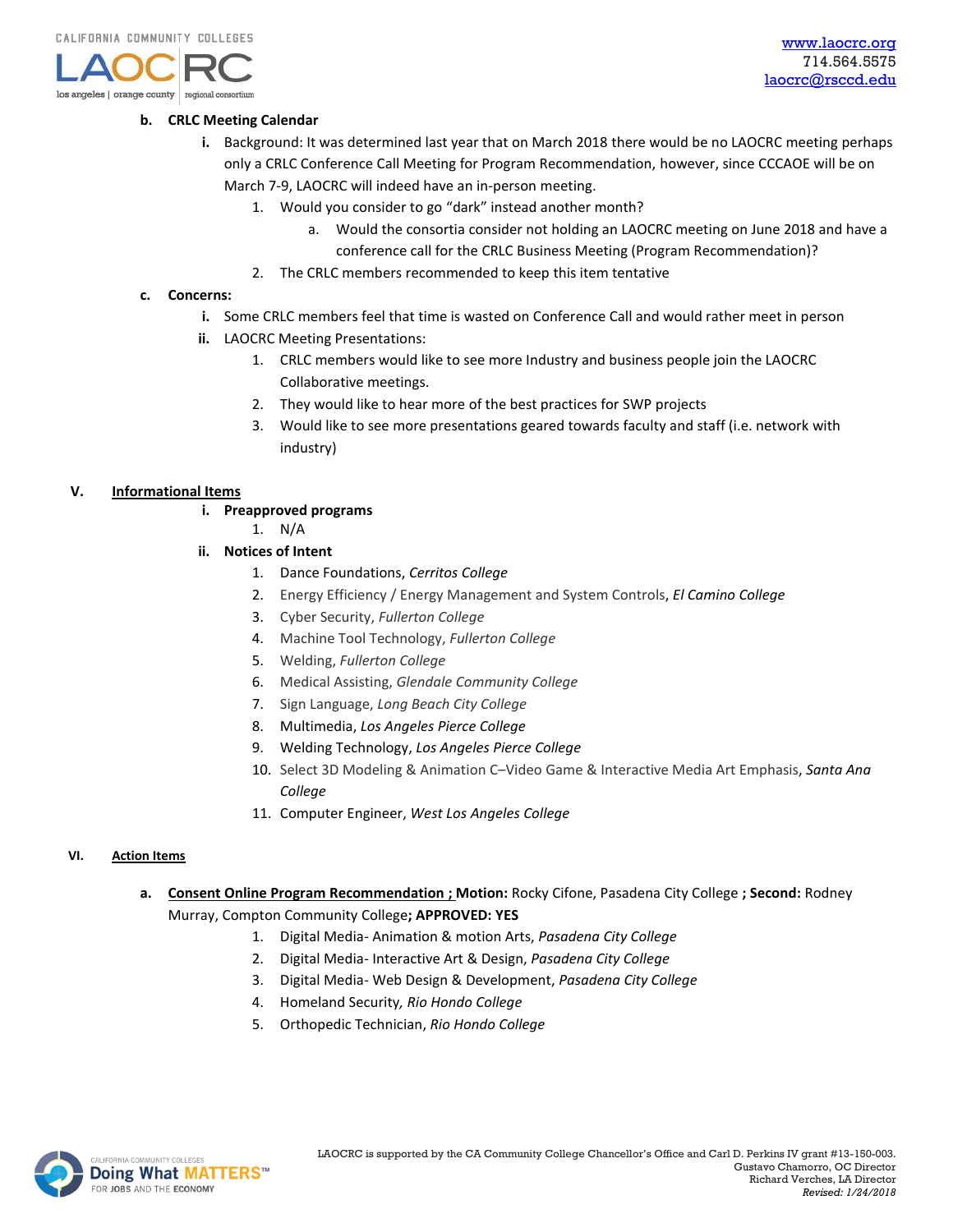

# **VII. Updates**

- **a.** Districts
	- **i.** Cerritos
	- **ii.** Citrus
		- 1. CTE Dean position still open and receiving applications
	- **iii.** Coastline
	- **iv.** Compton
		- 1. Machine Tool Technology Instructor position open; please share.
	- **v.** Cypress
	- **vi.** East Los Angeles
	- **vii.** El Camino
		- 1. Need Computer Science Instructor and CISCO instructors; will be cancelling classes due to lack of instructors in this area
		- 2. Recently hired a CTE Director that will be assisting in Guided Pathways and SWP
	- **viii.** Fullerton
	- **ix.** Glendale
		- 1. Looking for a Computer Science Instructor
	- **x.** Golden West
	- **xi.** Irvine Valley
	- **xii.** Long Beach
		- 1. Welcome to the new Voting Member, Gene Carbonara, as well as the new Alternate Voting Member, William (Bill) Vega
	- **xiii.** Los Angeles City
	- **xiv.** Los Angeles Harbor
	- **xv.** Los Angeles Mission
	- **xvi.** Los Angeles Pierce
	- **xvii.** Los Angeles Southwest
	- **xviii.** Los Angeles Trade-Technical
	- **xix.** Los Angeles Valley
	- **xx.** Mt. SAC
	- **xxi.** Orange Coast
	- **xxii.** Pasadena City
	- **xxiii.** Rio Hondo
	- **xxiv.** Saddleback
		- 1. Saddleback has a new Vice President of Instruction
		- 2. SWP Round 1 Marketing Project
			- a. Developing a Steering Committee composed of CIOs and Deans for the Regional Marketing Project
			- b. A marketing firm has been chosen, Interact Communications
	- **xxv.** Santa Ana
	- **xxvi.** Santa Monica
	- **xxvii.** Santiago Canyon
	- **xxviii.** West Los Angeles